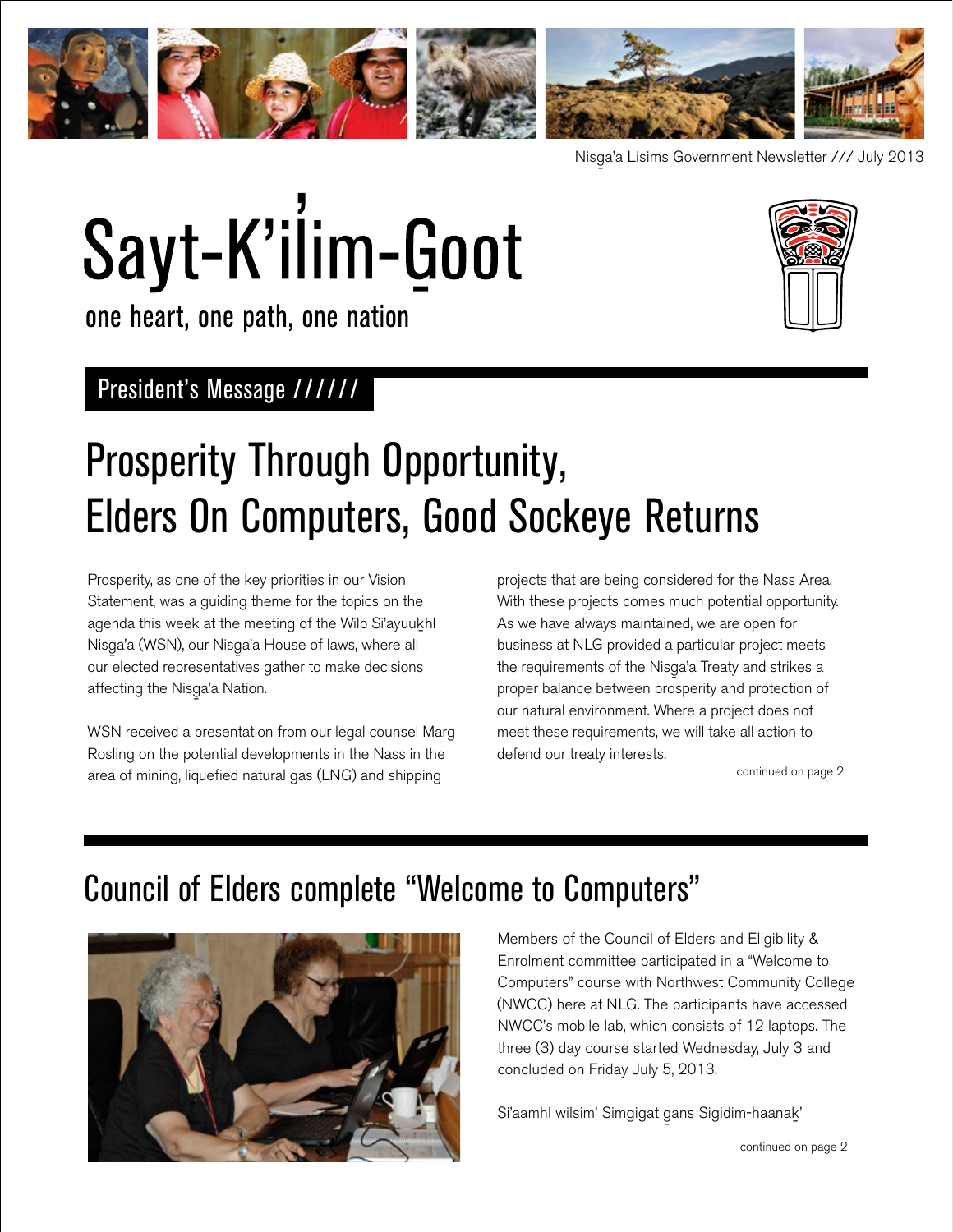In keeping with the theme of prosperity, we invited two project proponents, who are seeking to build pipelines through the Nass Area — TransCanada and Spectra Energy. These two companies attended WSN separately to present their respective projects to the elected members of WSN and to the Council of Elders who were in attendance. This provided us with a great opportunity to hear directly the views of our Elders and for them to share their wisdom regarding these projects we are considering. As our past President Dr. Joseph Gosnell who now sits on the Council of Elders stated: we must be ready to seize opportunities when they come.

Nisg-a'a citizens will have their opportunity to hear more and make comments about these projects as these companies attend the Nisga'a Villages to present information about their projects in the fall. After hearing from our Council of Elders and members of WSN, it was good to see that there was consensus amongst the Nations representatives to continue to move forward.

We were all so very pleased to see our Elders receive certificates for their participation in a computer training course. As our Speaker Craig McKay stated, we are living in a new age and all those on social media need to be aware that even in cyberspace, the Elders are always watching what we say and what we do.

We also recently passed amendments to our *Nisga'a Land a Act* which will make it easier and more efficient for NLG to respond to the request from proponents to undertake feasibility studies on Nisga'a Lands — while at the same<br>'' time ensuring we maintain all controls to protect our lands.

Once again, NLG had a clean audit and finance was able to present audited financial statements which is further evidence of NLG's accountability and transparency in all aspects of our governance.

The returns for Nisg-a'a sockeye are also very good this year and I am very pleased to see that many of our Nisga'a<br>... citizens have been gathering their food, and enjoying the hot beautiful weather. Enjoy your summer.

#### **Council of Elders complete "Welcome to Computers" /** continued from page 1





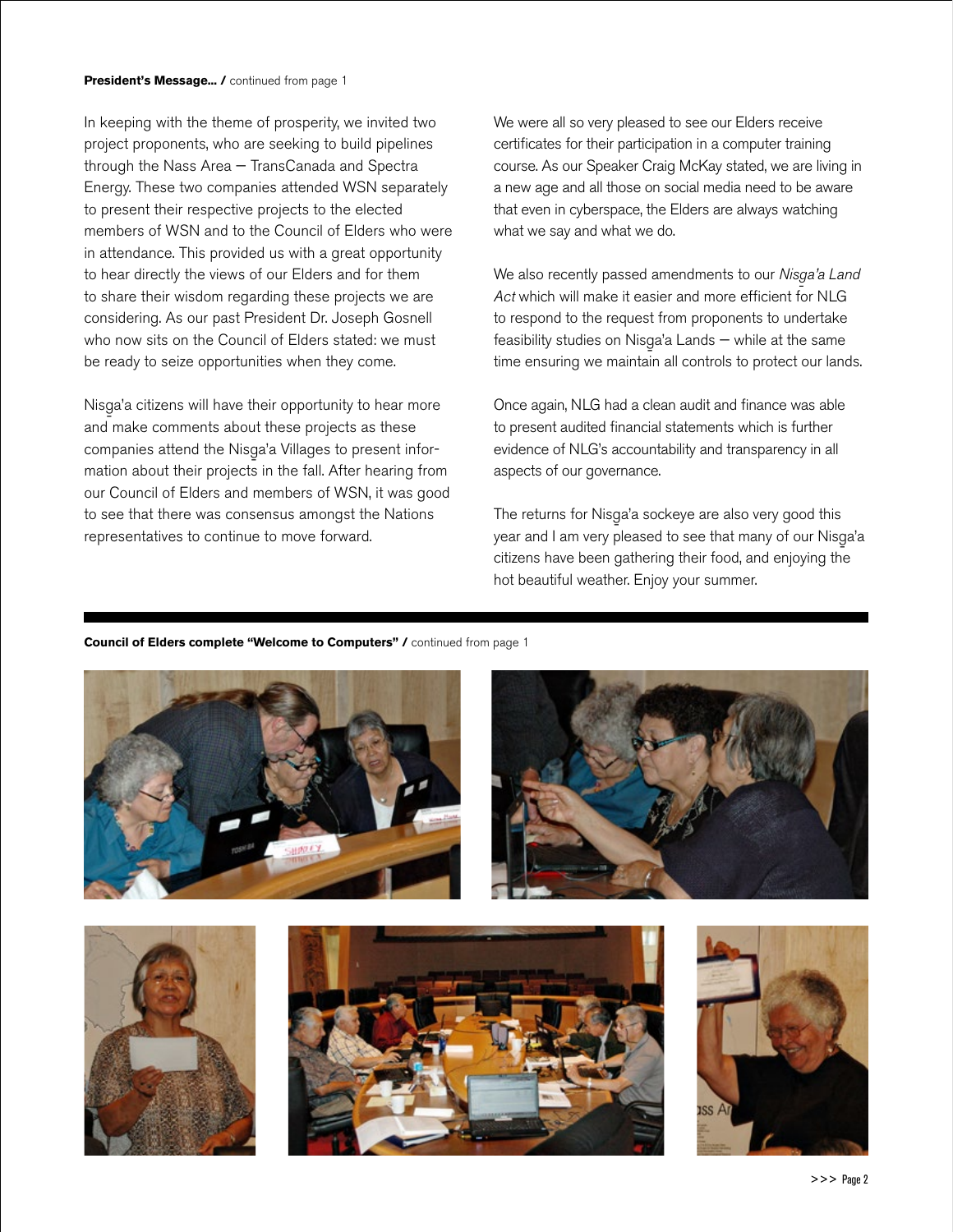# Kevin McKay Addresses Assembly of First Nations

Nisga'a Lisims Government was in attendance at the 34th Annual General Assembly of the AFN, held July 16, 17, & 18, 2013 in Whitehorse, Yukon.

Our purpose in attending was three-fold.

First, on the morning of July 17, 2013 we attended a strategy session on Comprehensive Claims. At this session, BC Regional Chief Jody Wilson-Raybould reported on Comprehensive Claims Policy, reform ongoing by the AFN and Canada. On January 11, 2013, Prime Minister Harper agreed to make reform of this policy a priority, and a joint Senior Oversight Committee has begun to meet to oversee these discussions. In particular Nisg-a'a Nation is interested in the development of policy on the implementation of Modern Land Claims Agreements.

Since 2003 the Nisga'a Nation has served as Co-Chair<br>And Local Local Local Local Library of the Lands Claims Agreement Coalition and our number one priority has been to call on Canada to work with LCAC to develop a Model Policy on the effective and efficient implementation of Modern Land Claims Agreements. At this session NLG Chairperson, Kevin McKay informed the AFN that LCAC was the authority on implementing modern treaties because we have lived that experience 365 days per year. We further requested that AFN provide a seat on the Senior Oversight Committee for LCAC.

Our second purpose in attending the AFN was for LCAC to address the main plenary of the AFN. At 1pm, on Wednesday July 17, 2013, LCAC Co-Chairs Kevin McKay and NTI President, Cathy Towtongie introduced the LCAC to the AFN. On behalf of the 24 members of LCAC, Co-Chairs McKay and Towtongie identified the LCAC priorities as being the need for Canada to work with LCAC on a new policy for implementing our respective modern treaties. A main priority was LCAC's concerns about Canada's proposed Fiscal Harmonization policy.

Our third purpose in attending the AFN in Whitehorse was to attend a lunch meeting hosted by AFN National Chief Shawn Atleo, Yukon Regional Chief Mike Smith, and BC Regional Chief Jody Wilson-Raybould. The purpose of this meeting was to reach a mutual agreement on how AFN and LCAC could work together on areas of mutual concern. At the end of the lunch meeting there was an agreement for the work to continue. Both National Chief Atleo, and BC Chief Wilson-Raybould agreed with the position put forward by Nisga'a Nation on behalf of LCAC.<br>.

By all accounts, our decision to attend the 34th AFN AGA resulted in our making progress towards our main priority calling on Canada to develop a new policy on the effective and efficient implementation of Modern Land Claims Agreement.

## Implementation Report now available



The Nisga'a Final Agree-<br>And Allin Andrew ment Tripartite Implementation Report 2010-2011 has been released by the Governments of Canada, British Columbia and Nisga'a Lisims<br>C Government. The three governments are parties to the Nisga'a<br>Finales Final Agreement (the Nisga'a Treaty) and<br>.

as such have established an implementation committee that was formed to provide a forum for the partners to discuss its implementation. Each year the

committee produces a print and online report that covers off activities during the reporting period.

This report details the activities of the parties during the eleventh year of the Nisga'a Treaty. All aspects of Nisga'a<br>C Government activity as it pertains to the Nisga'a Treaty are reported on including new projects, funding, and any progress in developing our infrastructure and/or improving our "Quality of Life". We encourage everyone to have a good read as it contains lots of good information across the board in areas that are important to all of us, and our future prosperity.

To view the report visit [www.nisgaanation.ca/](http://www.nisgaanation.ca/implementation-reports) [implementation-reports](http://www.nisgaanation.ca/implementation-reports)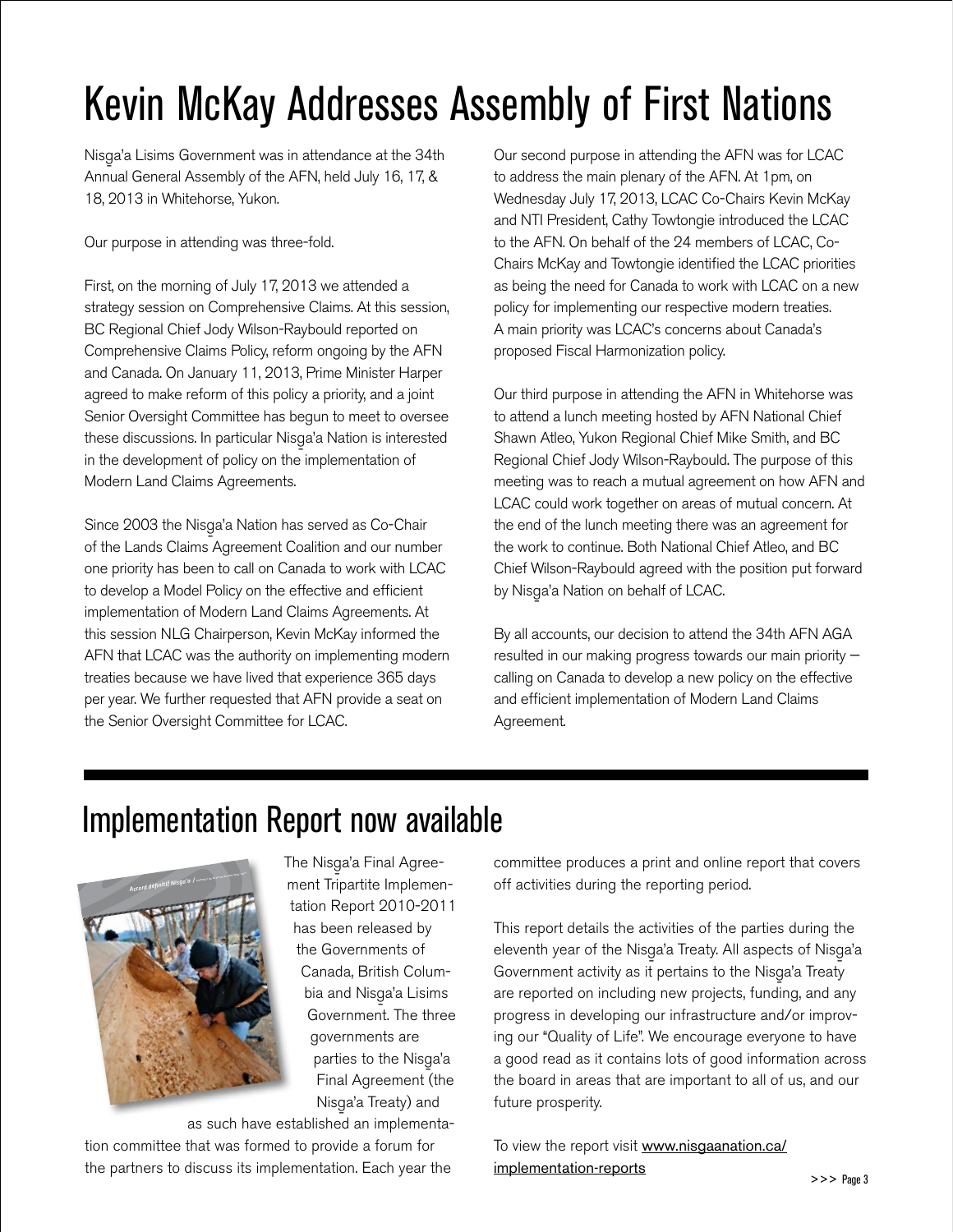# Study of mitochondrial DNA ties ancient remains to living descendants

Researchers report that they have found a direct genetic link between the remains of Native Americans who lived thousands of years ago and their living descendants. The team used mitochondrial DNA, which children inherit only from their mothers, to track three maternal lineages from ancient times to the present.

The findings are reported in the journal *PLOS ONE*.

The researchers compared the complete mitochondrial genomes of four ancient and three living individuals from the north coast of British Columbia, Canada. This region

is home to the indigenous Tsimshian, Haida and Nisga'a<br>a'aa'aa'aa ahaa ahaan ahaan ahaan ahaan ahaan ahaan ah people, all of whom have oral traditions and some written histories indicating that they have lived in the region for uncounted generations. Archaeological sites, some with human remains, date back several millennia. But until the current study, nothing definitively tied the current inhabitants of the area to the ancient human remains found there, some of which are 5,000 to 6,000 years old.

See more at this link: [http://www.sciencecodex.com/](http://www.sciencecodex.com/study_of_mitochondrial_dna_ties_ancient_remains_to_living_descendants-115190#.UdUEqzsyMos.facebook) study of mitochondrial dna ties ancient remains to [living\\_descendants-115190#.UdUEqzsyMos.facebook](http://www.sciencecodex.com/study_of_mitochondrial_dna_ties_ancient_remains_to_living_descendants-115190#.UdUEqzsyMos.facebook)

# NLG attending Royal Proclamation Symposium in October 2013

In October 2013 representatives of the Nisga'a Lisims<br>C Government will be participating in a one-day symposium to view the original Royal Proclamation of 1763 document.

Early registration is now open for the next exciting event hosted by the Land Claims Agreements Coalition! "Creating Canada: From the Royal Proclamation of 1763 to Modern Treaties" is a one-day Symposium on the foundations of treaty making in Canada.

Featuring leading academics, experienced Aboriginal leaders and legal experts, this event will focus on treaties — both historic and modern — between Canadian Aboriginal peoples and the Crown. Symposium participants will have an opportunity to view an original copy of the Royal Proclamation of 1763, which established and regularized the rules of treaty making in Canada.

### CREATING CANADA: From the Royal Proclamation of 1763 to Modern Treaties

| Date:                | October 7, 2013                    |
|----------------------|------------------------------------|
| Time:                | 8:30am - 5:00pm, Registration      |
|                      | begins at 7:30am                   |
| Location:            | Canadian Museum of Civilization,   |
|                      | 100 Laurier St, Gatineau           |
| Fees:                | Early Registration \$125.00 (+HST) |
|                      | *until Sept 13                     |
|                      | Student Rate \$49.00 (+HST)        |
| <b>More Details:</b> | Patti Black, LCAC Coordinator,     |
|                      | black@consilium.ca                 |

**REGISTER NOW** using our on-line registration system: <http://www.landclaimscoalition.ca/>

Presented by the Land Claims Agreements Coalition.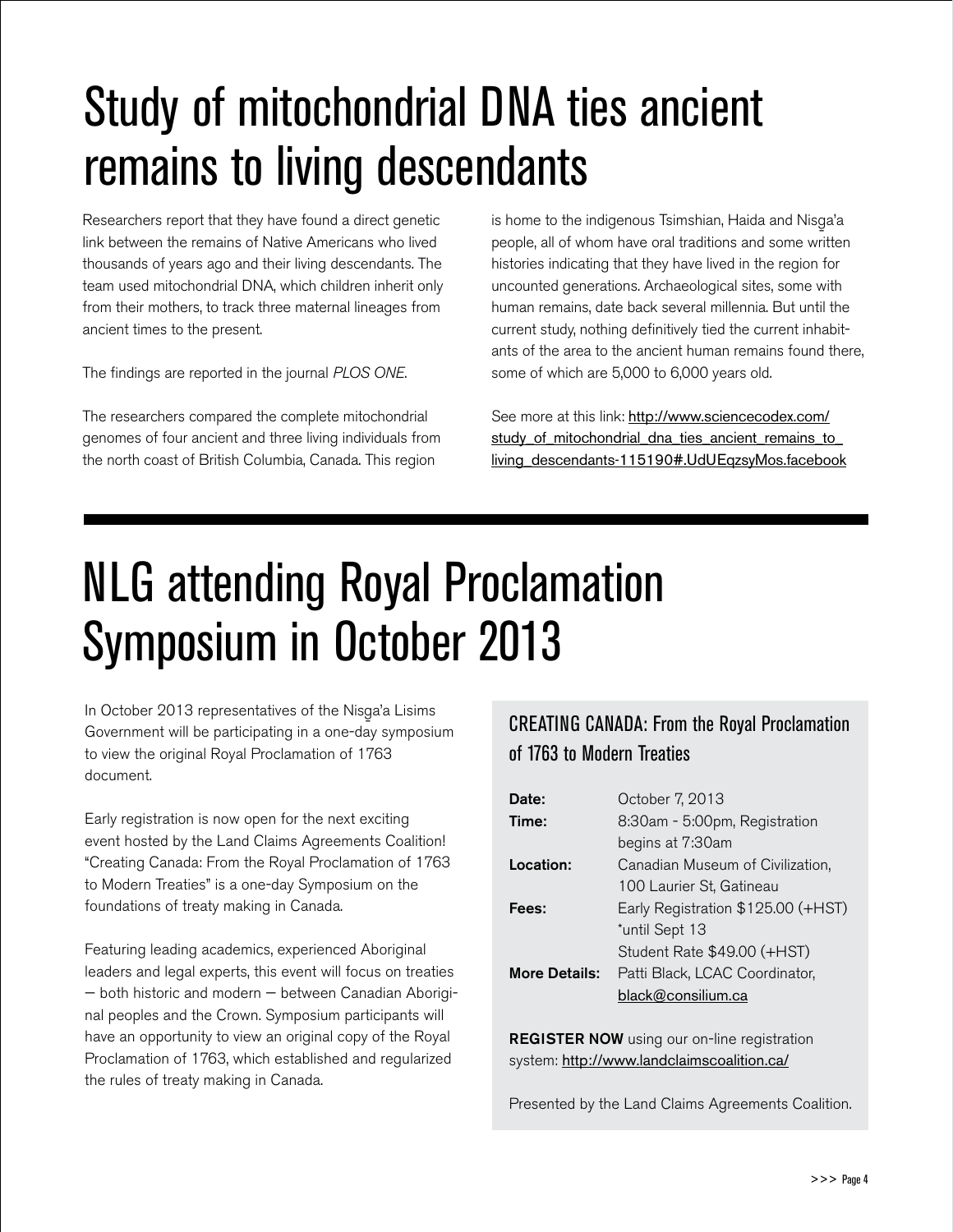# Museum Brings History to Life

The Nisg-a'a Museum announced on July 15, that it plans to create a full-scale replica of a button blanket from the Lax-gibuu (wolf) tribe of the Nisga'a Nation.<br>'

The original blanket was repatriated to the Nass Valley in 2010 from the Royal British Columbia Museum as part of the historical Nisg-a'a Treaty. It is currently at the Canadian Conservation Institute in Ottawa being cleaned and repaired so that it can be put on display at the Nisga'a Museum alongside other priceless<br>... artifacts for visitors to experience and enjoy.

"The replica will be an important addition to the museum's new education collection," notes director Darrin Martens.

"This object will be utilized in exhibitions as well as public and school programs over the years to inform individuals about the cultural importance of these types of blankets, their history, and the skill that it took to design and create them."

The history and narrative behind the original button blanket are unique. According to one of Charles S. Newcombe's notebooks, located in the Royal British Columbia Museum archives, the blanket was originally sold to Dr. Newcombe in 1911 from Henry Smart of Gingolx. The transaction occurred sometime in 1911.

### WestJet Service to Terrace, BC

WestJet will be offering twice-daily, non-stop flights between Vancouver and Terrace, BC, starting November 25, 2013. The addition of WestJet to the Kitimat-Terrace corridor will offer area residents more options as they book work and vacation travel. With the growth and development happening in this entire region, WestJet is probably seeing this as a good business opportunity for them, and a natural expansion of their routes.



The story behind the object is owned by the Laxgibuu Pdeek (tribe) and cannot be reproduced or told without permission.

In discussions with Sim'oogit Duuk- , (Bill Moore) of the Lax-gibuu (a descendant of Smart and symbolic owner of the image and its story) approval was granted to create a replica of the original button blanket. Fran Johnson, the museum's manager, also a member of the Laxgibuu, will lead the project, and states, "We want the blanket to be like the original piece, so therefore we are using a three point grey Hudson Bay blanket, red melton wool fabric and mother of pearl buttons. Also, to ensure the blanket is pretty close to the original piece, the design and all buttons will be hand sewn. A lot of work will go into the blanket and we're quite excited to see the end product".

Stefanie Haldane and Kaitlyn Stephens, two Young Canada Works sponsored summer students will be assisting Fran with the project.

Public engagement with the button blanket team is encouraged over the summer months. Members of the team will be working on the project in the museum's education room Monday through Friday between the hours of 1:30 and 3pm.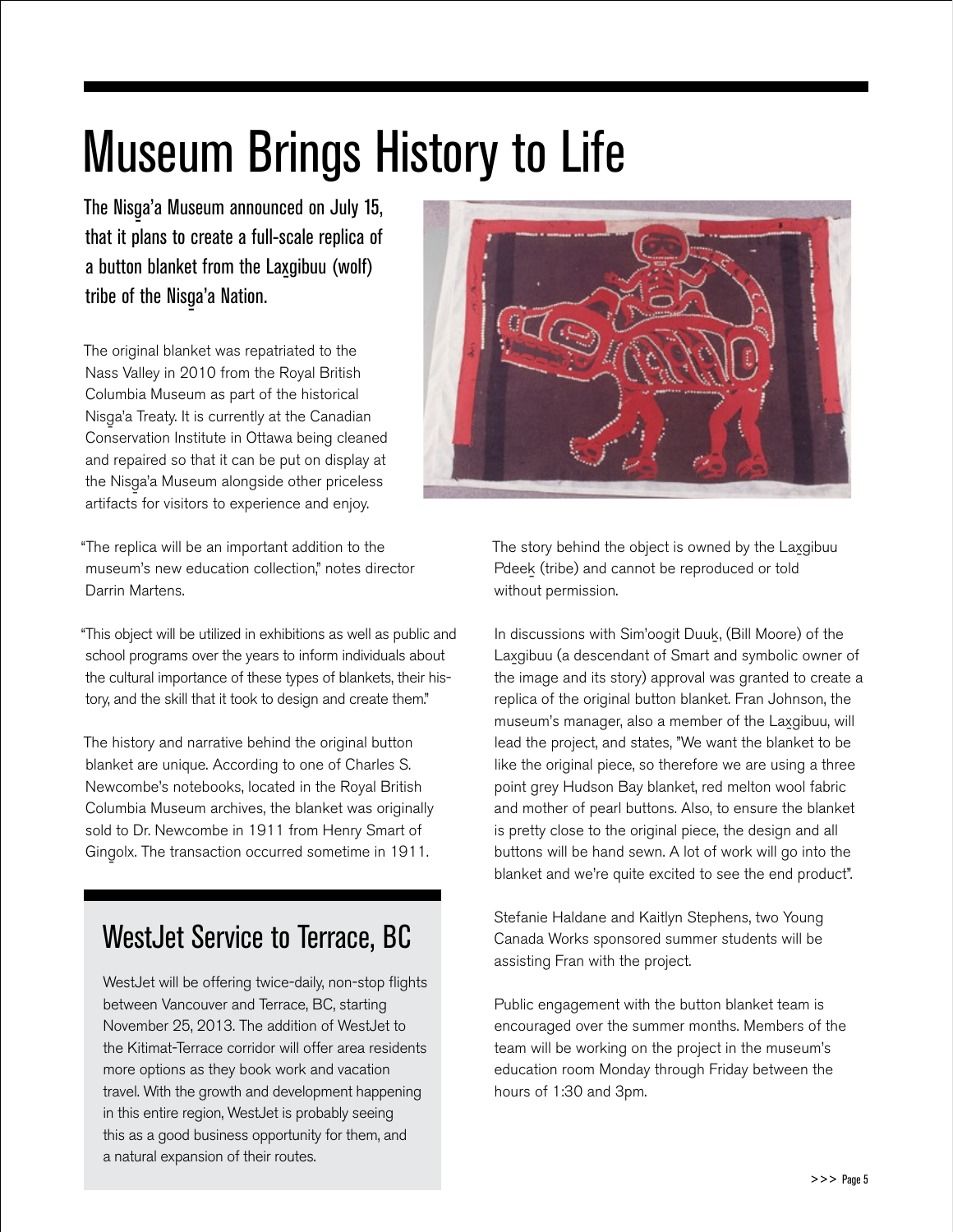# Nisga'a Youth Travels Abroad

Esteli, Nicaragua is a city with a population of 119,000 located in Central America and will be Nisga'a Youth<br>T Teanna Ducharme's home for the next three months. Teanna is venturing out to Esteli on an international journey with Canada World Youth (CWY).

Teanna's journey in CWY's Youth Leaders in Action program will include two phases: a three-month stay in Hamilton, Ontario and three months in Esteli, Nicaragua. In both cities, she will work with both her Canadian and Nicaraguan counterparts (all women) on community development projects primarily in the areas of gender equity and prevention of violence against women.

When asked if she has travelled internationally before, Teanna proudly confirmed that she has in fact been to Tanzania, Africa earlier this year in another CWY program for Aboriginal Youth. Teanna spent six weeks in Tanzania where she also engaged in community development work and even met the President of Tanzania!

Her motivation to travel internationally includes the opportunity to experience diverse cultures around the world and to proudly share the rich history, language and culture of the Nisga'a Nation. "Culture is important and representing<br>" the Nisga'a Nation I feel that I am paying tribute to leaders<br>. gone before and I feel that I am showing other youth that they can do the same." said Ducharme.

When asked what advice she may have for other Nisg-a'a youth that may want to follow a similar path, Teanna simply said, "It may sound cliché, but just follow your dreams!" She then went on to explain how she had set a personal goal for herself as an adolescent that when she graduated from high school she would travel to Paris, France and through hard work, personal savings and the support of her extended family, she made her goal a reality.

Canada World Youth offers world-renowned international volunteer programs to youth from Canada and abroad who, through their participation in community-driven development projects, acquire leadership skills that allow them to become agents of change. <www.canadaworldyouth.org>.

President H. Mitchell Stevens encouraged Ducharme's efforts, "Teanna is a role model for Nisg-a'a youth. We're certainly proud of her accomplishments and her determination." Stevens concluded, "We're especially proud of her willingness to travel abroad to developing countries to help make those countries better places to live."

Teanna is Ksim Ganada from Wilps Axdii Wil Luugooda and is the daughter of Melanie Woods and Todd Ducharme.

# Malala Day

The United Nations recently designated July 12, 2013 as "Malala Day". This special day coincided with the 16th birthday of the Pakistani teenager shot by the Taliban for advocating that girls/children deserve a proper education. She has become a symbol for the rights of children throughout the world to receive free education.

The UN designated "Malala Day" as a day to promote the importance of education. "One child, one teacher, one book, and one pen can change the world," Malala Yousafzai told the United Nations Youth Assembly. "Education is the only solution."

Malala also called for "a global struggle against illiteracy, poverty and terrorism."

She first came into the news when, after the Taliban ordered all girls schools shut down, she started a blog to promote educational rights.

Malala is an inspiration to all of us and reminds us that the education of our youth is essential to our Nations future and prosperity. She is an example of what we can achieve when we persevere.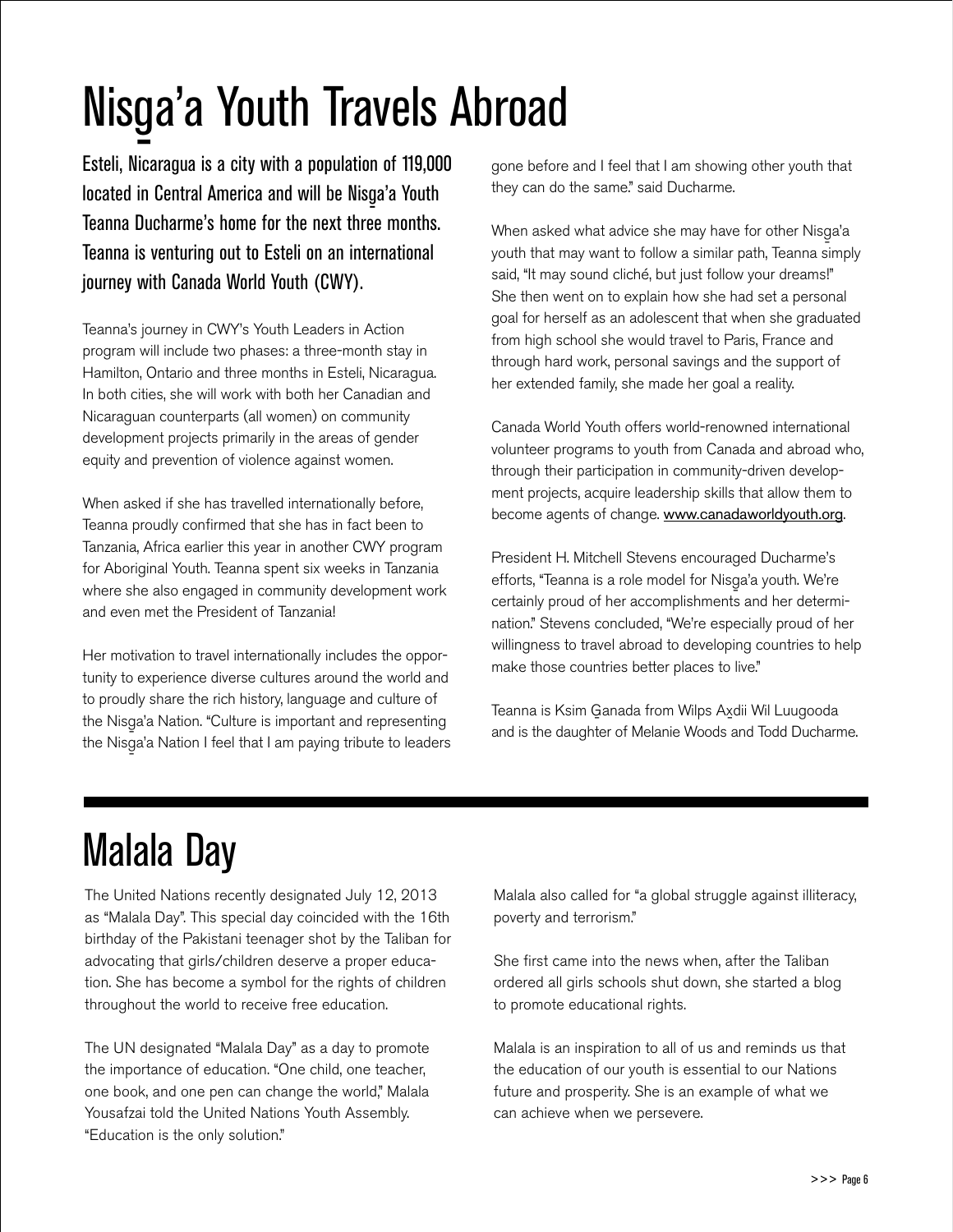# Harper must acknowledge 'horrors' of nutrition tests on aboriginal children

The head of Canada's largest aboriginal group says Prime Minister Stephen Harper must acknowledge the 'horrors' of nutritional experiments once done on hungry children by increasing support for native child welfare.

Shawn Atleo of the Assembly of First Nations said research showing that at least 1,300 already-hungry children and adults were part of the experiments was driving an emergency resolution at the organization's annual meeting in Whitehorse, Yukon, on Wednesday.

"We're going to call on the prime minister to give effect to the words that he spoke when he said: 'The burden of this experience has been on your shoulders for far too long. The burden is properly ours as a government,'" Atleo said in reference to Harper's 2008 apology for residential schools.

A paper by University of Guelph food historian Ian Mosby detailed tests conducted between 1942 and 1952 on northern Manitoba reserves and at six residential schools across the country.

Well aware that the children and adults were hungry and living on starvation-level diets, the researchers chose to use them as unwitting subjects for tests on the effects of nutritional supplements instead of recommending they be properly fed.

Mosby found that vitamins and minerals were provided to some and not to others. Milk rations at one school were deliberately held below recommended levels. An enriched flour that couldn't legally be sold elsewhere in Canada under food adulteration laws was distributed.

Some dental services were withheld from children over concerns healthier gums and teeth could mask study results.

Atleo's father was one of those children at a residential school in Port Alberni, BC.

"It hits home in a deeply personal way," he said. "I've heard these stories — some kids allowed to have their oranges and vitamin Cs and others not.

"I've heard these stories all my life."

When The Canadian Press broke the story Tuesday, a spokeswoman for Aboriginal Affairs Minister Bernard Valcourt said the current federal government was shocked by the findings. Andrea Richer said in an email that Harper's 2008 apology was intended to cover all such wrongdoings.

And on Wednesday, she said in another email: "We are concerned about these allegations and officials are looking into the matter."

Atleo wants a more substantive response.

He said the Harper Conservatives should stop fighting efforts by the truth and reconciliation commission to get full access to government documents about residential schools. They should also support aboriginal calls for better funding for child welfare and work to ensure food security in aboriginal families.

"Our people have been faced with incredible unilateral decisions that seem to be... in the spirit of that same behaviour back in the '40s," said Atleo. "They should be working with First Nations and work on genuine efforts to reconciliation."

The leader of one Manitoba aboriginal community that was part of the experiments agreed.

continued on page 8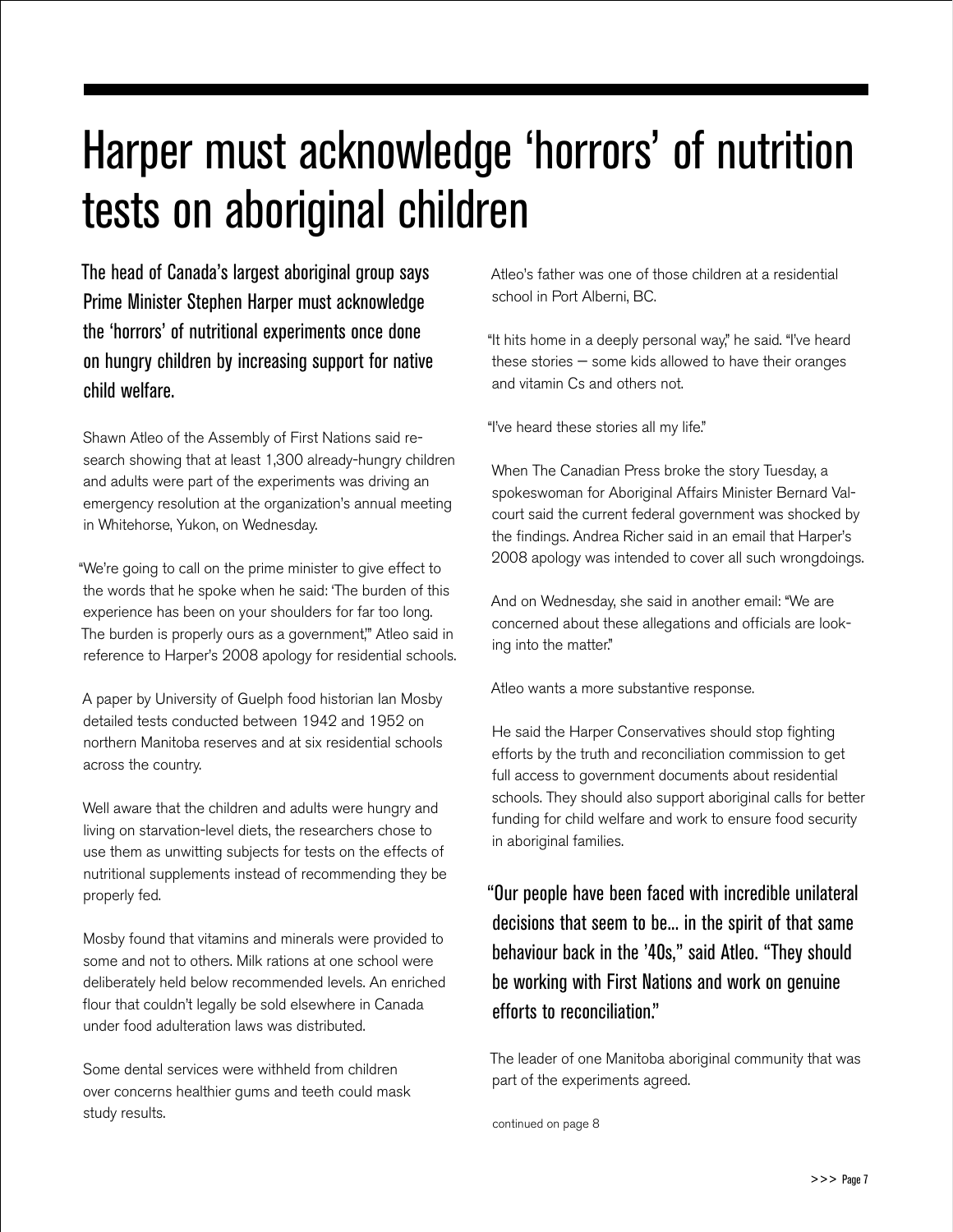"The apology came, but nothing follows in terms of how do we restore the dignity that they tried to destroy," said Chief Ron Evans of the Norway House First Nation. "As First Nations leaders today, we're dealing with those intergenerational impacts with very little resources to assist us."

Jean Crowder, aboriginal affairs critic for the Opposition New Democrats, pointed out that half of First Nations children still live in poverty.

"Given that level of poverty, we know that kids are not getting appropriate nutrition," said Crowder, who is attending the AFN meeting. "Perhaps as part of a gesture of good faith, they could look at some of the nutrition programs that are provided."

Federal Liberal Leader Justin Trudeau, also in Whitehorse, said it's important that Canada's historical skeletons come out of the closet.

"There are impacts on this that go into multiple generations, and impacts that have lasting negative effects on communities," he said. "It's also why it's so important that Canadians know what the shameful history of our relationship with First Nations peoples across the country is, so we understand where we need to go in terms of restoring a balance in our relationship with the people who lived on this land first."

### "The past isn't past," said Atleo. "It remains with us to this day. For there to be reconciliation, there has to be truth."

Sourced from / see more at this link: [http://www.win](http://www.winnipegfreepress.com/arts-and-life/life/sci_tech/national-aboriginal-group-seeks-federal-response-to-nutrition-experiments-on-children-215860881.html)[nipegfreepress.com/arts-and-life/life/sci\\_tech/national](http://www.winnipegfreepress.com/arts-and-life/life/sci_tech/national-aboriginal-group-seeks-federal-response-to-nutrition-experiments-on-children-215860881.html)[aboriginal-group-seeks-federal-response-to-nutrition](http://www.winnipegfreepress.com/arts-and-life/life/sci_tech/national-aboriginal-group-seeks-federal-response-to-nutrition-experiments-on-children-215860881.html)[experiments-on-children-215860881.html](http://www.winnipegfreepress.com/arts-and-life/life/sci_tech/national-aboriginal-group-seeks-federal-response-to-nutrition-experiments-on-children-215860881.html)

# Notice of Official Results for Village Councillor – Gitlaxt'aamiks

Notice in Accordance with Nisga'a Law<br>'

### **Notice of Official results for Village COUNCILLOR OF THE NISGA'A VILLAGE GOVERNMENT OF GITLAXT'AAMIKS IN THE JULY 17, 2013 BY-ELECTION FOR THE NISGA'A VILLAGE GOVERNMENT OF GITLAXT'AAMIKS**

As Nisga'a Elections Officer, under section 65 of the Nisg a'a Elections Act I hereby declare the following official results for the elected office of Village Councillor of the Nisga'a Village Government of Gitlaxt'aamiks:

| <b>Brent W. Adams</b>    | 36 votes |  |  |  |  |
|--------------------------|----------|--|--|--|--|
| Denise R. Eli            | 67 votes |  |  |  |  |
| <b>Charles C. Morven</b> | 34 votes |  |  |  |  |
| Curt K. Johnson          | 34 votes |  |  |  |  |
| Sadie H. Parnell         | 40 votes |  |  |  |  |

Accordingly, the following person is elected to the office of Village Councillor of the Nisga'a Village Government of Gitlax'taamiks:

### Denise R. Eli

 July 22, 2013 Jean Clayton Nisga'a Elections Officer

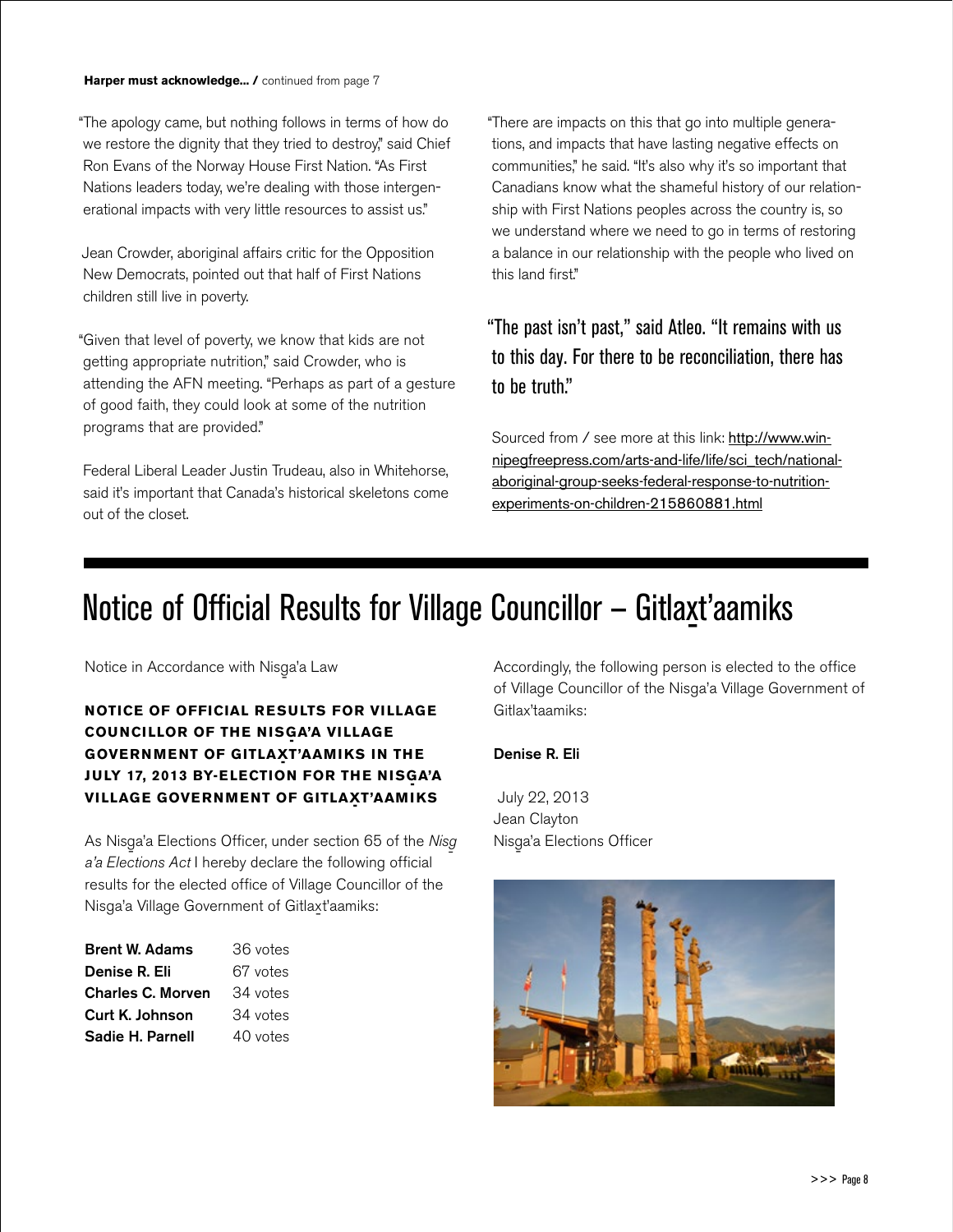# For Immediate Release

The Nisga'a Nation Files Lawsuit Challenging British Columbia's Compliance with the Nisga'a Treaty in Issuing an Environmental Assessment Certificate for the Kitsault Mine Gitla<u>x</u>t'aamiks, BC.

August 1, 2013 — The Nisga'a Nation yesterday commenced legal proceedings against British Columbia, alleging that British Columbia breached its obligations under the Nisg-a'a Final Agreement by issuing an environmental assessment certificate for the proposed Kitsault Mine project in northern BC before the assessment was complete.

The proposed project is a redevelopment of an openpit molybdenum mine at the historic Kitsault Mine site, approximately 140 kilometers northeast of Prince Rupert. The historic Kitsault Mine garnered international attention in the 1980s, when Canadian regulations permitted the previous mine operators to dump tailings from the mine directly into Lime Creek and Alice Arm, resulting in elevated levels of metals contaminants which persist even today. The mine is situated in an area over which the Nisga'a Nation has rights under the Nisga'a Final<br>A Agreement, a treaty entered into by the Nisga'a Nation,<br>Putte Collection of Collection 2000 British Columbia and Canada in 2000.

The Nisga'a Nation raised concerns related to the environmental assessment of the project over a year before the certificate was issued, and attempted to address these concerns through the dispute resolution process provided for under the Treaty. However, only five days after the dispute resolution process was initiated, and before any meaningful discussions could take place, British Columbia issued the environmental assessment certificate. Under provincial assessment legislation, once the certificate is issued by British Columbia, the province cannot revoke it in these circumstances. Only the court has this power.

Mitchell Stevens, President of Nisga'a Lisims Government,<br>Albert March Stevens, Charles Controller Controller stated the lawsuit is therefore necessary to give effect to the Treaty dispute resolution process. "We are asking for the court to set aside the environmental assessment certificate, so that British Columbia will be able to engage in a meaningful dispute resolution process with the Nisga'a Nation. This can only be accomplished if British Columbia has the power to actually remedy its breaches of the Treaty".

The lawsuit alleges that British Columbia failed to properly assess, among other things, the effects of the proposed project on the freshwater aquatic receiving environment, on the marine water aquatic receiving environment and on human health. Further, it alleges British Columbia failed to assess the impacts of the proposed project on residents of Nisga'a Lands, Nisga'a Lands or Nisga'a interests under<br>'' the Nisga'a Final Agreement, and on the economic, social<br> or cultural well-being of Nisga'a citizens. These are all<br>end in the link of the link of the link of the link of the link of the link of the link of the link of the lin assessments which British Columbia is required to perform under the terms of the Environmental Assessment and Protection Chapter of the Nisga'a Final Agreement.<br>'

The Nisga'a Nation alleges that British Columbia issued<br>'' the certificate for the Kitsault Mine despite the fact the Treaty dispute resolution process is mandatory, and despite the fact the deficiencies with respect to the assessment of the project had still not been addressed.

President Stevens said British Columbia's actions regarding the Kitsault Mine have damaged its relationship with the Nisg-a'a Nation, and the Nisg-a'a Nation hopes this lawsuit can clarify British Columbia's obligations under the Treaty and repair the damage. "There is, at this time, a great opportunity to take advantage of the resources in northern BC. The Nisg-a'a Nation is ready to work with proponents looking to seize this opportunity, and to work with British Columbia in respect of facilitating the development of the lands and resources on and adjacent to our lands. It is essential, however, that British Columbia commit to complying with the Nisga'a Treaty in respect of this project and all future projects that could adversely affect Nisga'a Nation Treaty interests, our citizens and<br>'' their health."

For further information, please contact Edward Allen, Director of Communications, Nisg-a'a Lisims Government at 250 633 3000 or by email at edwarda@nisgaa.net. Visit our site at www.nisgaanation.ca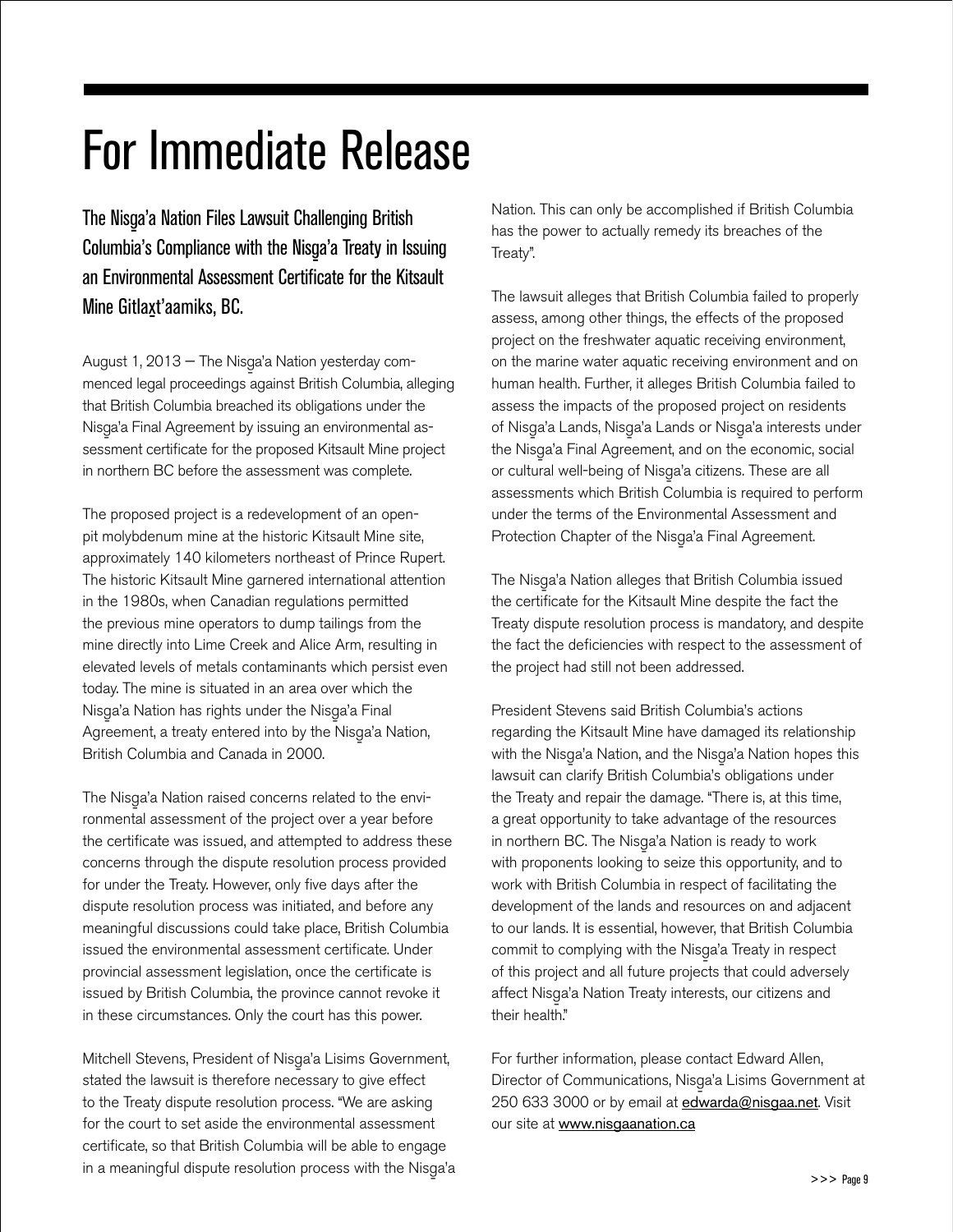# Terrace Nisga'a Urban Local /<br>Programe & Services Coordina Programs & Services Coordinator Appointed

Bonita Young-Mercer has joined the Nisga'a Lisims<br>C Government team. Bonita has been hired in a new and exciting role for NLG as our Programs and Services Coordinator for the Terrace Nisga'a Urban Local.<br>'

Bonita is well-equipped for the challenge as she brings to the position over 15 years of management and supervisory experience. Bonita dedicated many of those years directly to the Nass Valley when she worked at Nisga'a Valley<br>.

Health, Wilp Wilxo'oskwhl Nisga'a, and for a brief term<br>' here at NLGI

For her first few weeks back with NLG, Bonita will be working in Gitlax-t'aamiks until the Terrace office is set up. While in Gitlaxt'aamiks, Bonita can be found in the<br>-Programs and Services department on the lower level of the NLG building.

# 2013 Nass river salmon stock assessment update

| <b>PRE-SEASON TRTC &amp; ENTITLEMENT FORECASTS</b> | <b>SOCK</b> | <b>CHIN</b> | COHO    | <b>PINK-ODD</b> | <b>CHUM</b> |
|----------------------------------------------------|-------------|-------------|---------|-----------------|-------------|
| Historical Mean TRTC (1994-2012)                   | 590,000     | 34,000      | 160.000 | 1.100.000       | 57,000      |
| Pre-Season TRTC Forecast                           | 344,000     | 20,000      | 172,000 | 886,000         | 12,000      |
| Pre-Season Nisga'a Entitlement                     | 50.144      | 4.200       | 13.760  | 103.556         | No Surplus  |
| Cum Nisga'a Underage (+) Overage (-) 2000-12       | 4.836       | 2.1001      | 2.419   | $-30.057$       | 30.240      |
| Total Pre-season Nisga'a Catch Potential           | 55,000      | 6,300       | 16,000  | 73,000          | No Surplus  |

| <b>IN-SEASON TRTC &amp; ENTITLEMENT ESTIMATES</b> | <b>SOCK</b> | <b>CHIN</b>  | COHO       | PINK-ODD        | <b>CHUM</b>  |
|---------------------------------------------------|-------------|--------------|------------|-----------------|--------------|
| Projected TRTC based on Mean Run % & MR EST       | 474,000     | 21,000       | Pre-season | Pre-season      | Pre-season   |
| Estimated %TRTC to date: Mean, Run Timing         | 73%         | 96%          | 3%         |                 |              |
| Minimum Forecast                                  | 407,000     | 21,000       | Pre-season | Pre-season      | Pre-season   |
| Maximum Forecast                                  | 605,000     | 23,000       | Pre-season | Pre-season      | Pre-season   |
| In-Season Nisga'a Entitlement Target              | 78,920      | 4,490        | 13,760     |                 |              |
| In-Season Underage (+) Overage (-)                | 4,836       | Small Return | 2,419      | Overage Applied | Small Return |
| NLG Selective Demonstration Fishery Allocat       | 3,821       | NA.          | <b>NA</b>  | NA              | NA.          |
| Total In-Season Nisga'a Catch Potential           | 88,000      | 4,500        | 16,000     | 73,000          | No Surplus   |
| Minimum Entitlement Forecast                      | 73,000      | 4.400        | Pre-season | Pre-season      | Pre-season   |
| Maximum Entitlement Forecast                      | 116.000     | 4.800        | Pre-season | Pre-season      | Pre-season   |



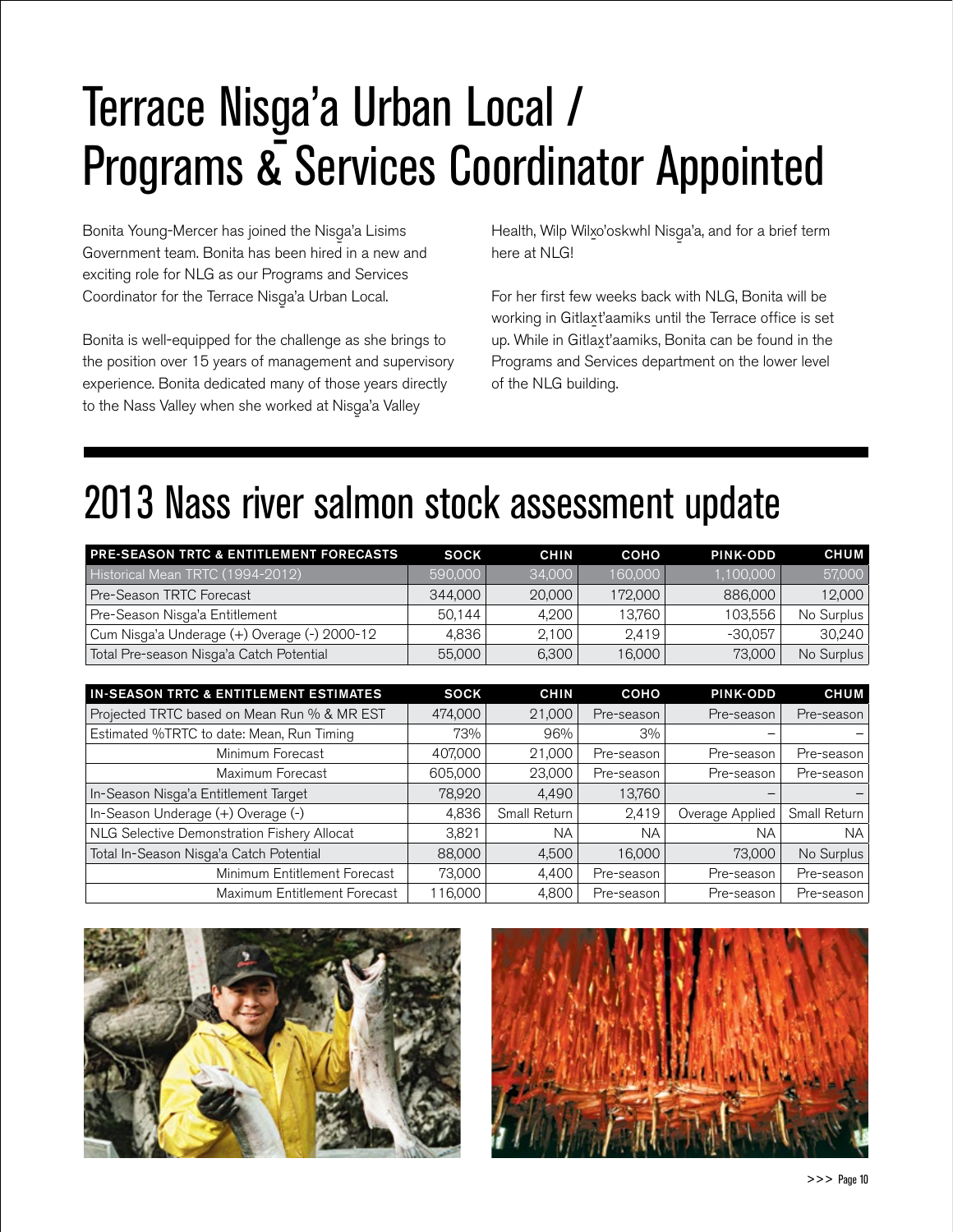### Human Resources //////

# NLG Job Appointments

### **Museum Administrative Assistant**

I am very pleased to advise that Holly Tait was the successful candidate in the Museum Administrative Assistant competition!

Holly has been working at the Museum for the past few months in a temporary capacity. Prior to that, Holly worked here at the NLG office for terms at Reception and in the Accounting Department.

Please join me in congratulating Holly on her success in obtaining a full time continuing position.

### **Social Development Policy Analyst and Support**

I am very pleased to formally announce that Rachel Robinson has joined the Nisga'a Lisims Government<br>|team in the position of Social Development Policy Analyst and Support.

Rachel has dedicated her entire working career to the Nisga'a Nation. She worked for School District #92 for five years, followed by a 12-year term as Human Resources Development Coordinator at Laxgalts'ap - Village Government. Most recently, Rachel served as

General Manager for Sii T'ax Development Corporation as well as Economic Development Officer for the Gitlax-t'aamiks Village Government for the past year or so.

We can find Rachel in the Programs and Services department on the lower level of the NLG building.

### **Administrative Assistant for the Executive Department**

I am pleased to announce that Raven Guno was the successful candidate for our posted 1-year term opportunity as Administrative Assistant for the Executive Department!

As many of us are already aware, Claudine will be on leave — Raven will train with Claudine prior to her departure. We will move quickly to post and backfill for Raven's temporary vacancy as Receptionist for the lower level.

Please join me in offering "Congratulations to Raven" on her success in this competition! As well, over the next few weeks, let us all be sure to take a moment to offer "Best Wishes to Claudine" as she prepares to welcome the newest addition to her family.

I congratulate and welcome everyone to their respective positions within Nisga'a Lisims Government.<br>. Cheryl Pelletier, CHRP / Manager, Human Resources / Nisga'a Lisims Government<br>.

# NVHA 18th Annual Youth Conference

The Nisga'a Valley Health Authority (NVHA) is hosting<br>'' at 2011 And 122 Hotel Conference City of the study their 18th Annual Youth Conference in Gitlaxt'aamiks, BC from August 13 to 15, 2013 at the Gitlaxt'aamiks Recreation & Cultural Centre.

For additional information, please contact: Tabitha Munroe, Youth Enrichment Worker at toll-free 1 888 233 2212, direct at 250 633 5035 or via email tabitham@nisgaahealth.bc.ca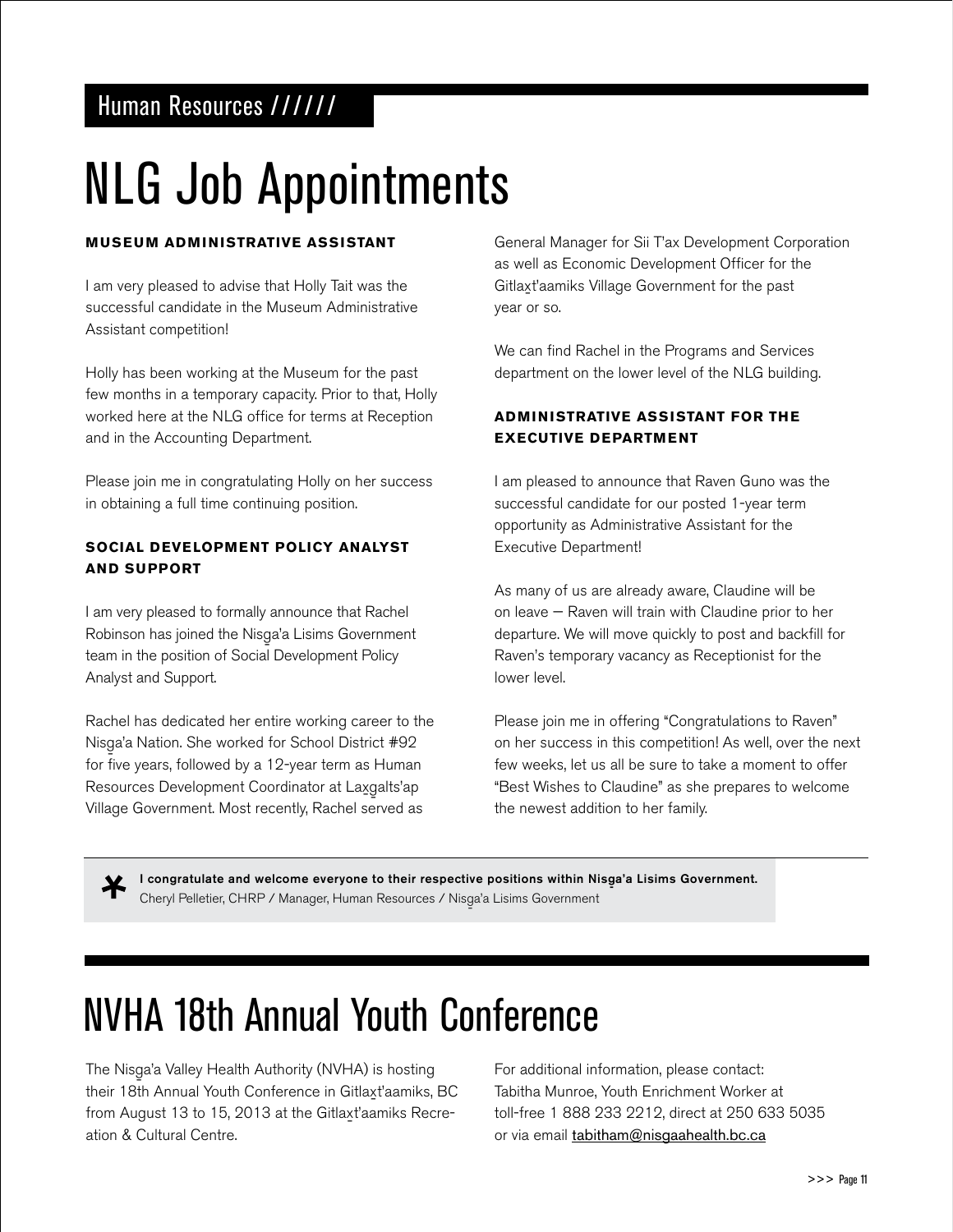### Job Posting ////// **Access 2013** RE-POSTED: July 26, 2013

CLOSES: August 9, 2013

# Nisga'a Employment Advisor / 3 Positions

**POSITION:<br>SALARY RANGE:** SUPERVISOR:<br>HOURS:

Nisga'a Employment Advisor Commensurate with Qualifications & Experience Nisga'a Employment, Skills & Training Manager 35 hrs per week

LOCATIONS:

**TERM:** Permanent Full Time Gitlaxt'aamiks,  $BC - 1$  position Prince Rupert, BC – 1 position Terrace,  $BC - 1$  position

### JOB SUMMARY

Within their assigned service area, Employment Advisors work to ensure the successful delivery and reporting of the Nisga'a<br>Family of the Nisga'a Employment Services and Training (NEST) program within the established parameters of the ASET funding agreement.

### **DUTIES**

- Under the direction of the Manager, the Employment Advisors deliver the Nisga'a Employment Skills and Training<br>P Program and program-related services to their assigned service area;
- Advisors complete assessments for potential program participants to determine eligibility, and make recommendations for consideration by the Manager regarding applicable NEST Programming or services to meet participant needs or skill set;
- In addition to personal documentation methodologies, Advisors will use Program CMS Software to maintain participant client files for each eligible or ineligible applicant;
- Advisors provide employment coaching to program participants as required;
- In accordance with the HRSDC Funding agreement, Advisors provide services to Aboriginal individuals not identified as part of NEST Clientele;
- Working with the Program Manager, the Advisors actively engage employers in the private, Government and public sectors within their assigned service area;
- Together with the employers and the Program Manager, Advisors identify employment opportunities and/or Human Resource needs of the employers;
- Employment Advisors maintain business relationships with employers for the purpose of connecting program participants to employers and creating opportunities for gainful employment. In addition, Advisors actively engage the community at large in their assigned service area for the purpose of recruiting potential program participants;
- Advisors actively monitor any available employment related information to assess employment needs within the region;
- The Advisors compile and provide required reports to the Manager;
- Other related duties as may be assigned.

### EDUCATION / KNOWLEDGE / SKILLS / ABILITIES

- Relevant Degree or Certificate or a combination of 3 years of experience and education related to delivering community/social programs or services required;
- Proven experience or knowledge of delivering HRSDC funded programs an asset, as is knowledge of employment, training and readiness matters plus a demonstrated understanding of the local labour market;
- Knowledge of employment and training barriers for Nisga'a<br>about the state of Military that the special people, Aboriginals, Métis and Inuit an asset;
- Excellent interpersonal, written and verbal communication skills including an ability to communicate complex information to a wide variety of audiences;
- Demonstrated professionalism, judgement, diplomacy, tact, and sound decision making ability;
- Ability to prioritize, organize and manage a workload often including multiple, competing demands;
- Knowledge of the Nisga'a language and culture is an asset;<br>Martham and id BC Driven times and handle to the day
- Must have a valid BC Drivers license and be able to travel as required.

### **OTHER**

The successful candidate will be required to have/complete/ provide:

- 1. A valid BC Drivers' license with current drivers' abstract
- 2. Three recent work related references;
- 3. The successful candidate will be subject to a criminal reference check and credit check;

Applicants are required to submit a resume with cover letter describing their qualifications and related experience prior to 5:00pm on Friday, August 9, 2013. Only those applicants selected for an interview will be contacted.

Job Postings... / continued on page 13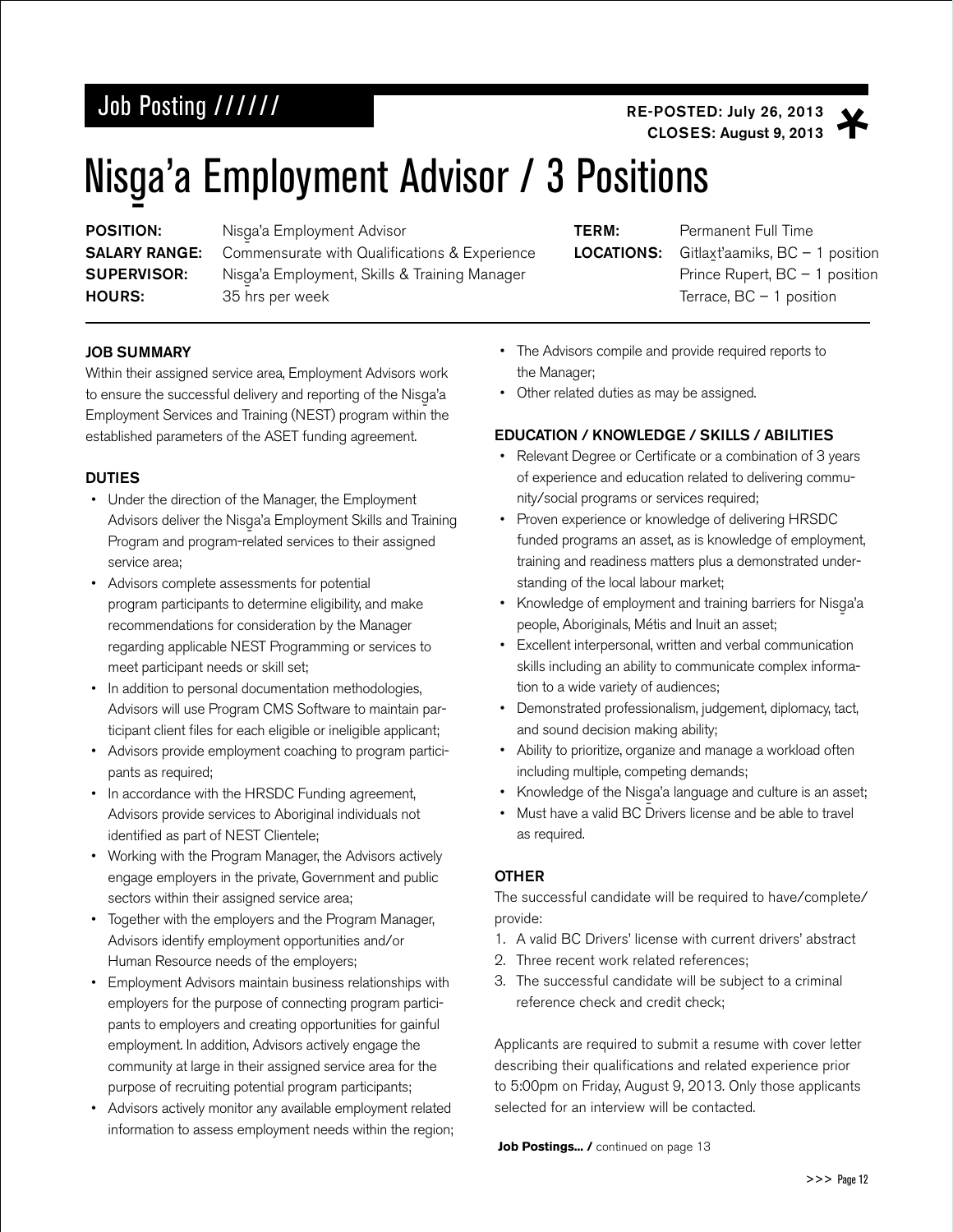### Job Posting ////// **RE-POSTED: July 26, 2013**

# Forest Resources Manager

**POSITION:** Forest Resources Manager **SALARY RANGE:** Commensurate with Qualifications & **Experience** 

Nisga'a Lisims Government<br>Alberti Attention: Human Resource Department PO Box 231, New Aiyansh, BC V0J 1A0 F 250-633-2367 hrdept@nisgaa.net All Resume Packages May Be Directed To:

Applicants are required to submit a resume with cover letter describing their qualifications and experience prior. We thank all applicants for their interest, however, only those selected for an interview will be contacted.

Job Posting ////// EXTENDED POSTING CLOSES: August 11, 2013, 5:00pm



# Chief Administrative Officer / Gingolx

POSITION: Chief Administrative Officer for Gingolx Village Government

SALARY RANGE: Commensurate with Qualifications & **Experience** 

CLOSES: August 23, 2013

Qualified Candidate should send Applications, Resumes, and Cover Letters to Gingolx Village Government attention to Chief & Council. No Emails will be accepted. Fax: 250 326 4208 Att: C. Franklin Alexcee Extended Deadline Date for Applications: August 11, 2013 at 5pm.

## Donovan Tait departs

Nass Valley RCMP Detachment Commander Sgt. Donovan Tait will depart the Nass Valley this summer after a very productive two years of service to the Nisga'a Nation.<br>'



Sgt. Tait most notably promoted the engagement of his family and his staff in Nisga'a cultural activities, creating an effective<br>Alimental de la ROMD de la Contentiu de la circ relationship between the RCMP and Nisga'a communities.<br>'

To acknowledge his excellent service to the Nisga'a Nation, the<br>All C F NLG Executive presented Donovan with a Hayatskw – a copper shield pendant on July 25, 2013.

# Interim CFO

On July 30, the Executive of Nisga'a Lisims<br>C Government passed a resolution to appoint Jason Chan as the Interim Chief Financial Officer.

Jason of course has served for several years as NLG's previous CFO, so he brings his many years of experience to the job. Please also join us in welcoming Jason back as our CFO on this interim basis.

Thanks, Jason!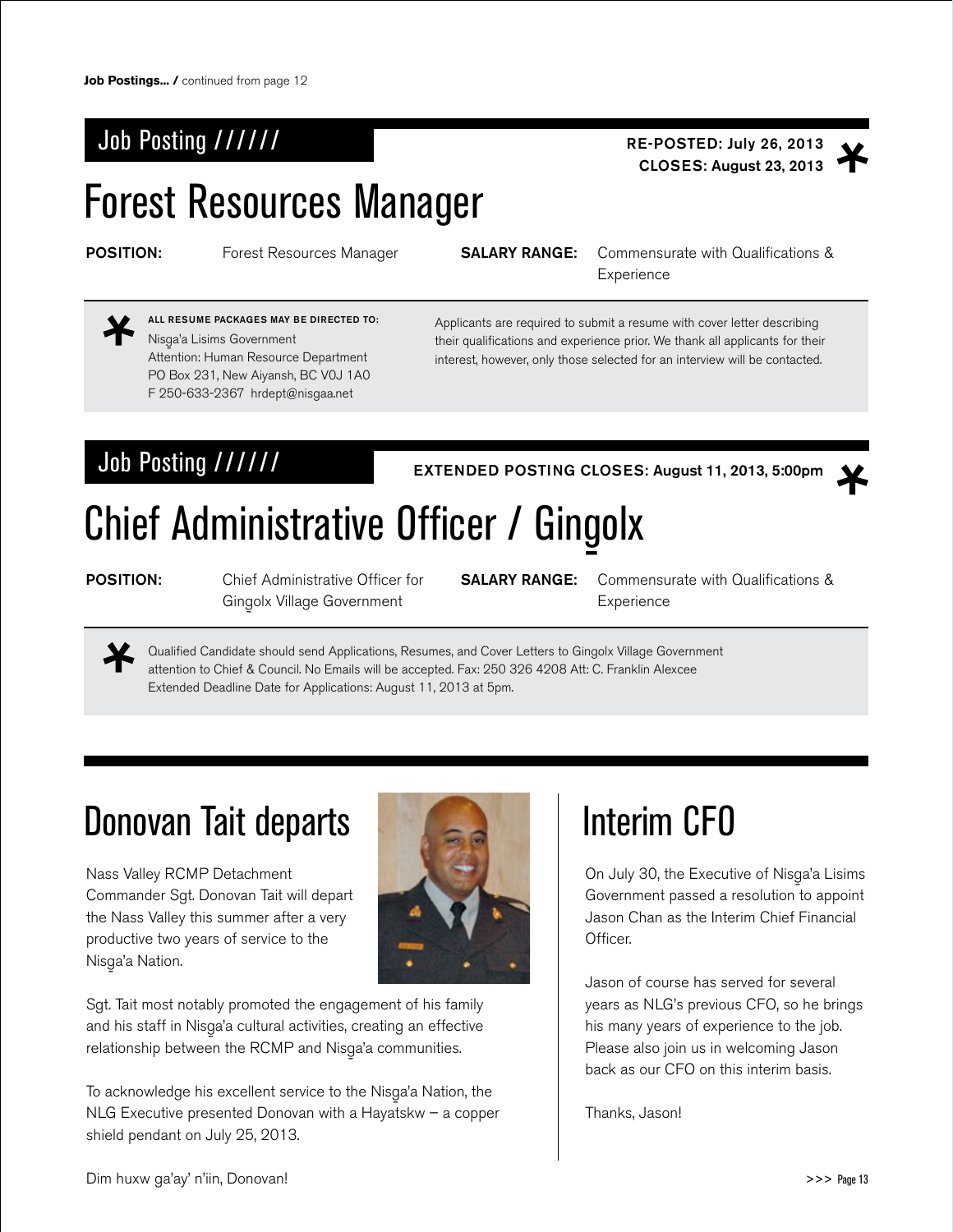# Highlights from NLG Executive Meeting July 24-26, 2013

*The following is a summary, and for certain resolutions an excerpt, of NLG resolutions from the most recent meeting of the NLG Executive.* 

### Resolution / Adopted July 24, 2013 Wilp Wilxo'oskwhl Society

#### CONSIDERING THAT:

Nisga'a Lisims Government is a member of Wilp<br>Wilaya List Niki Wilx-o'oskwhl Nisg-a'a Society, also known as WWNI (the "Society"), pursuant to Part 2 of the Society's bylaws; Part 5 of the Society's bylaws provides that each member of the Society may appoint one director to represent that member on the board of the Society (the "Board"); Under section 13.1 of the Society's bylaws, the person from time to time appointed by Nisga'a Lisims Government pursuant to Part 5 will hold the office of Chair of the Board and preside at all meetings of the members and of the Board; The term of the current Nisga'a Lisims Government representative on and Chair of the Board, Mr. Arthur Azak, will expire as of September, 2013;

MOVED THAT the Nisga'a Lisims Government Executive<br>And Adding Apple The List reappoint Mr. Arthur Azak as its representative on and Chair of the Board for a two year term commencing September, 2013.

### Resolution / Adopted July 25, 2013 Finance

MOVED THAT the Nisga'a Lisims Government Executive<br>Annual Library (Alisandria Corporation of 2010/02

- 1. adopt the draft Nisga'a Lisims Government  $2012/2013$ Audited Financial Statements as at March 31, 2013, attached to this motion (the "Draft Audit"), and
- 2. recommend to Wilp Si'ayuukhl Nisga'a that it adopt the Draft Audit.

### Resolution / Adopted July 25, 2013 Nisga'a Land Amendment Act

CONSIDERING THAT it is desirable that certain amendments to the *Nisga'a Land Act* be undertaken;<br>.

MOVED THAT the Executive recommend to Wilp Si'ayuukhl Nisga'a the *Nisga'a Land Amendment Act*,<br>2010 - '' Land Ali ali an 2013, attached to this motion as Appendix "A".

### Resolution / Adopted July 26, 2013 Nisga'a Corporate Groups

CONSIDERING THAT the Executive of Nisga'a Lisims<br>C Government (the "Executive") has deemed it advisable to

- 1. create a three person board of directors for each of the following Nisga'a corporate groups and Nass Area corporations, namely: EnTel Communications Inc., Lisims Backcountry Adventures Inc., Nass Area Enterprises Ltd., Nass Area Properties Ltd., Nisg-a'a Fisheries Ltd., and Nisg-a'a West Coast Stevedoring (1999) Ltd. (together, the "Nisga'a Companies"); and<br>...
- 2. approve the appointment of the same three directors to the board of each of the Nisga'a Companies;<br>.

#### AND CONSIDERING THAT

- 1. Mr. Kevin McKay is the sole director of Nisga'a<br>  $W_4 + G_4 + G_5 + G_6 + G_7 + G_8 + G_9$ West Coast Stevedoring (1999) Ltd.;
- 2. Mr. Frederic Tolmie and Mr. Edmond Wright are the directors of the remaining five Nisga'a Companies;<br>.

#### MOVED THAT Executive approve as follows:

- 1. the size of the Board of each of the Nisga'a Companies be increased to three directors;
- 2. Mr. Kevin McKay be removed as a director of Nisga'a West Coast Stevedoring (1999) Ltd.;<br>Marchi Andrie Marchi (1946)
- 3. Mr. Frederic Tolmie, Mr. Edmond Wright and Angeline Nyce be appointed as directors of each of the Nisga'a Companies.<br>'

*In addition to the items referenced above, regular business carried out by the Executive of Nisg-a'a Lisims Government includes opening prayer, adoption of agenda, minutes and financial statements.*